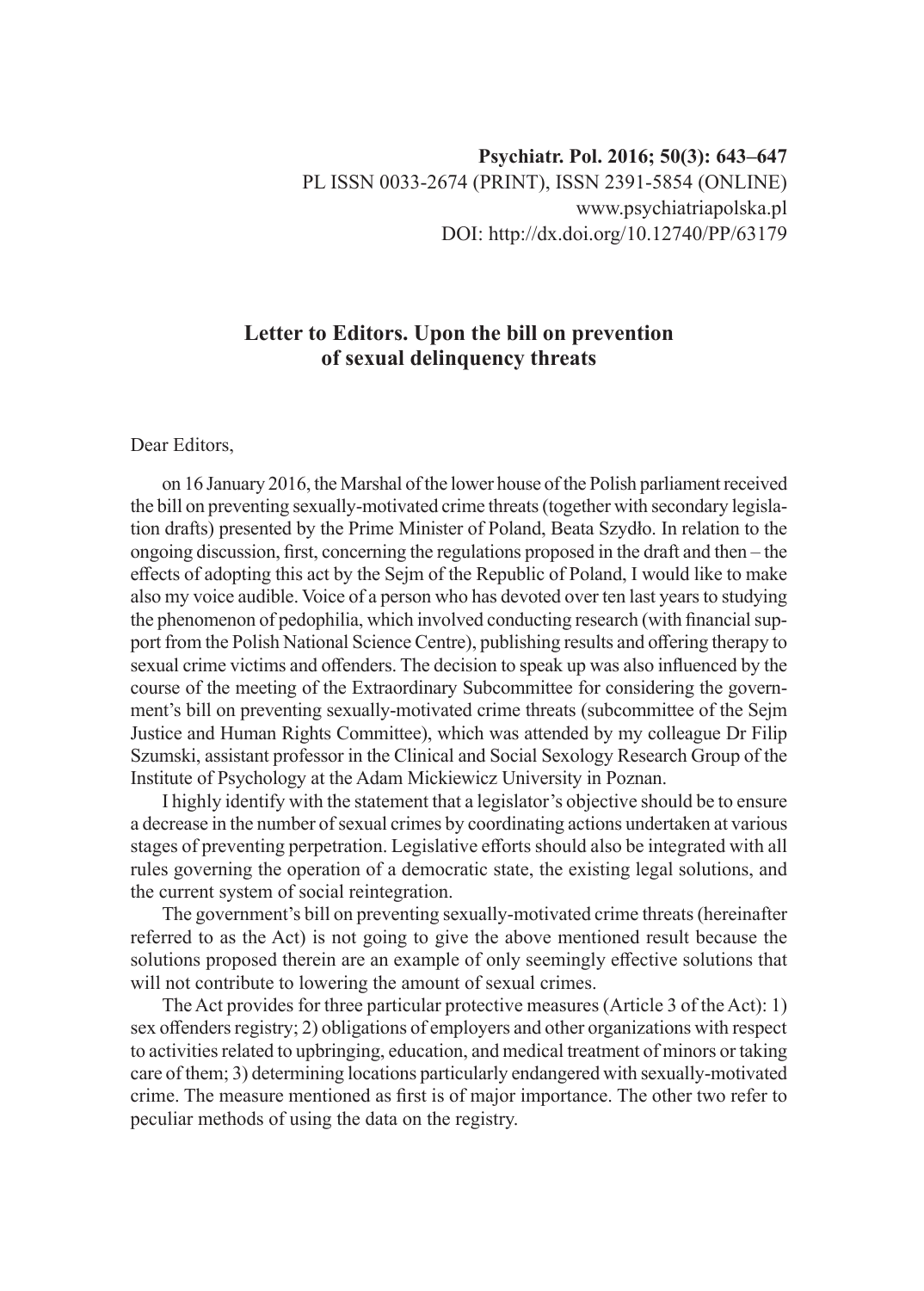Pursuant to Article 4.1 of the Act, the registry consists of two separate databases. The first one is a limited access registry intended to hold data on all offenders, with minor exceptions, indicated in chapter XXV of the Polish Criminal Code. The second registry is a public record which is to hold personal data of persons sentenced under Article 197.3.2 or Article 197.4 of the Polish Criminal Code, or who have committed the crime referred to in Article 2, being previously sentenced to imprisonment without the conditional suspension of the performance of the sentence due to crime referred to in Article 2, if any of these crimes has been committed against a minor.

The locations particularly endangered with sexually-motivated crime are determined in the form of a publicly available police map of sexually-motivated crime threats. In accordance with secondary legislation drafts to the Act, the map of threats includes information about 1) places of crimes committed against sexual freedom and decency, specified in chapter XXV of the Polish Criminal Code within past 24 months; 2) actual places of residence of the offenders entered into the Sex Offenders Registry – limited to indicating the names of the streets, and in the lack thereof – to the names of cities or towns. It means that also a part of personal data of the offenders appearing in the limited access registry will be made publicly available, bringing thus the status of this registry closer to the public one. The effort to create a map of threats shows that maintaining two registries, one of which is supposed to restrict public access to the data, is an illusion. In reality, the information combined with the map of threats allows to identify all offenders.

The specific wording of the methods of meeting the employers' and other entities' obligations also serves the same purpose (increasing access to the limited access registry). Article 20.1 provides that prior to establishing an employment relationship or admitting a person to other activities related to upbringing, education, leisure, and medical treatment of minors or taking care of them, employers or other organizations are obliged to obtain information whether such person's data appears in the limited access Registry. According to the procedure described in the secondary legislation drafts, these entities may access the registry after logging in (upon prior registration) to an IT and telecommunications system and completing a report that includes data enabling identification of the person to which the report applies, and indicate the legal grounds for the report. Based on such inquiry, answer is provided via the same system. The actual ground for the inquiry (e.g. looking for a job related to taking care of minors in the entity that made the inquiry) undergoes no verification, which poses great risk of uncontrolled access to the Registry.

The above solutions, all coming from the secondary legislation drafts, reveal the illusory character of the attempts to protect sensitive data, provided for in the bill. As a matter of fact, both registries turn out public.

It is difficult to escape the impression that the legislator has been intent on making public the personal data and places of residence of the largest possible group of sex offenders. At this point, one should ask about the real goals of such an action: whether increasing the citizens' knowledge about the identity and place of residence of offenders would result in lower occurrence of sexual crime. The results of empirical research conducted in a country experienced in creating public registries of sex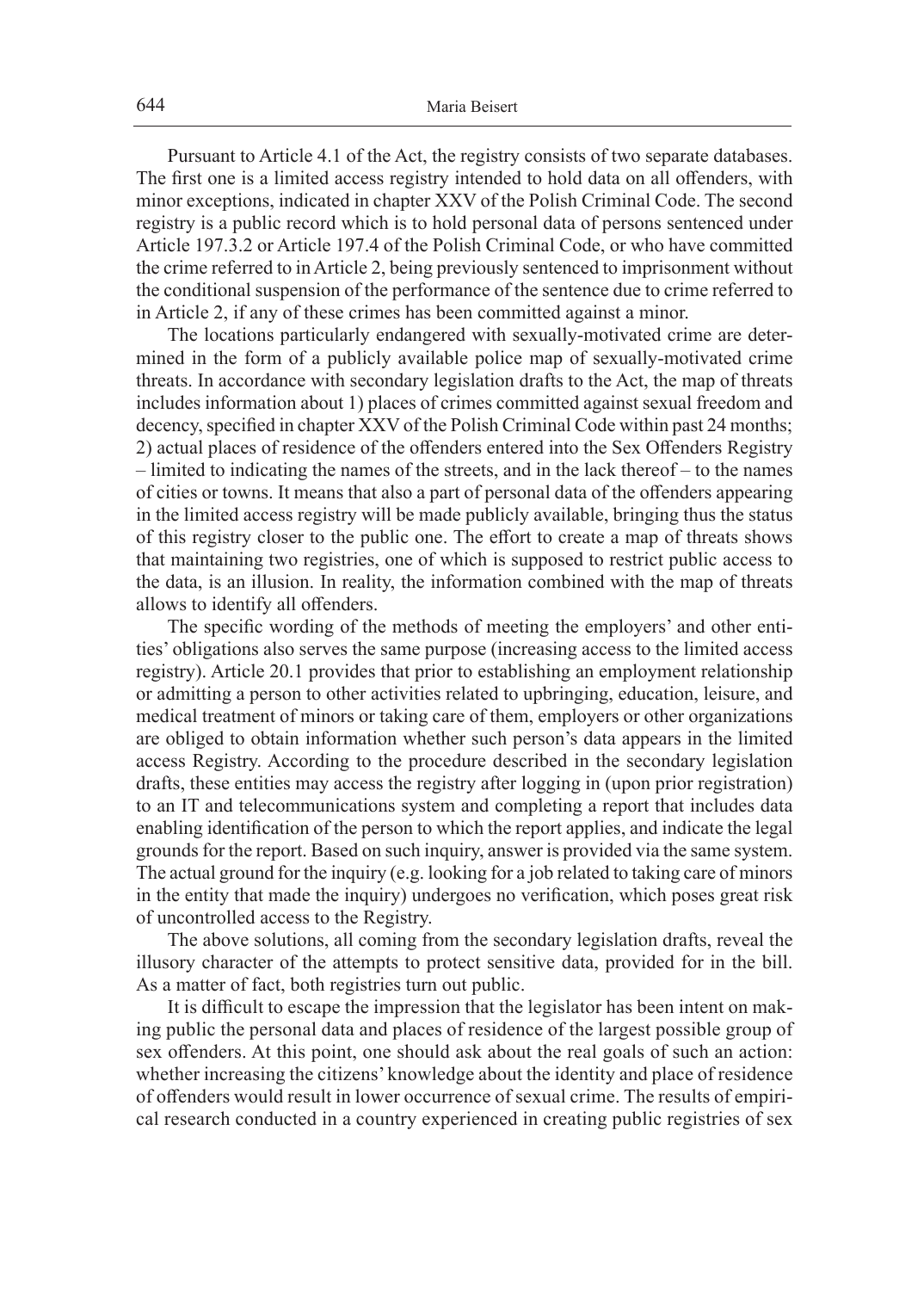offenders (USA) do not provide comprehensive grounds to justify such assumptions. Even though I have become familiar with the entire explanatory statement of the bill (and secondary legislation), I cannot say that the proposed argumentation considers the proportion of negative side effects of the Act, as compared to the pros of the implementation thereof, and that it offers a profound evaluation of this ratio. Namely, it focuses on beneficial effects of increased involvement of local communities in "safety management" processes. Not mentioning the negative outcomes of consenting to unregulated social control, which take the form of ostracism, discrimination (lynches, persecuting offenders and their families, as well as worsening the situation of victims) or even violence against a particular group of people, does not have to coincide with such measurable effects as a decrease in crime rate. Therefore, another question must be asked: whether increased knowledge of citizens about sex offenders may result in dangerous consequences such as increased crime, both sexual and non-sexual.

The problem concerns not only the sole effectiveness of the proposed solutions, but also the idea of protecting all members of the society against dangers that result from living in a social group. In a democratic country where the separation of powers applies, protection of citizens is an obligation of the state, whereas solutions included in the Act transfer this obligation – although partially, still to an excessive extent – to citizens. This leads to a situation when the protection provided by the country becomes less effective, since members of the society are not able to rely on it fully. The message "take your business in your own hands" is in this particular case a hazardous message, as it leads to unregulated, irrational, and uncontrolled behavior. It becomes a disguised encouragement for discrimination and use of violence against offenders, that is people who indeed violated legal standards, yet have already been punished for their actions.

Those inconsiderate and extreme regulations, which approve (although not directly) of such social method of combating crime, may paradoxically bring opposite effects. This is due to the fact that offenders who are to appear in the registry, in particular those who will appear there for life (offenders specified in Article 106a of the Polish Criminal Code), will be deprived of any chance to reintegrate with the society, which will significantly limit the possibility of their therapy and resocialization. Acting for their own safety, offenders will focus on the past, which is hiding their criminal history, instead of taking a prospective approach (treatment, social reintegration). By doing so, the entire method of systemic prevention of sexual crime, based on coherent preventive, therapeutic, and punitive measures, is going to perish.

Since, as I have underlined at the beginning, my voice in the discourse on methods of preventing sexual crime is a polemical one, rather than an expression of indignation, I shall also conclude with a constructive statement. I deeply support any and all successful efforts aimed at decreasing the number of sexual offences and therefore I join them. And instead of adopting extreme, seemingly effective strategies, I suggest to carefully reconsider the proposals of the government (before the Senate outvotes the Act without any amendments) and supplement them with proven solutions. Let the sole fact that I acknowledge (in line with the standpoint of the Polish Sexological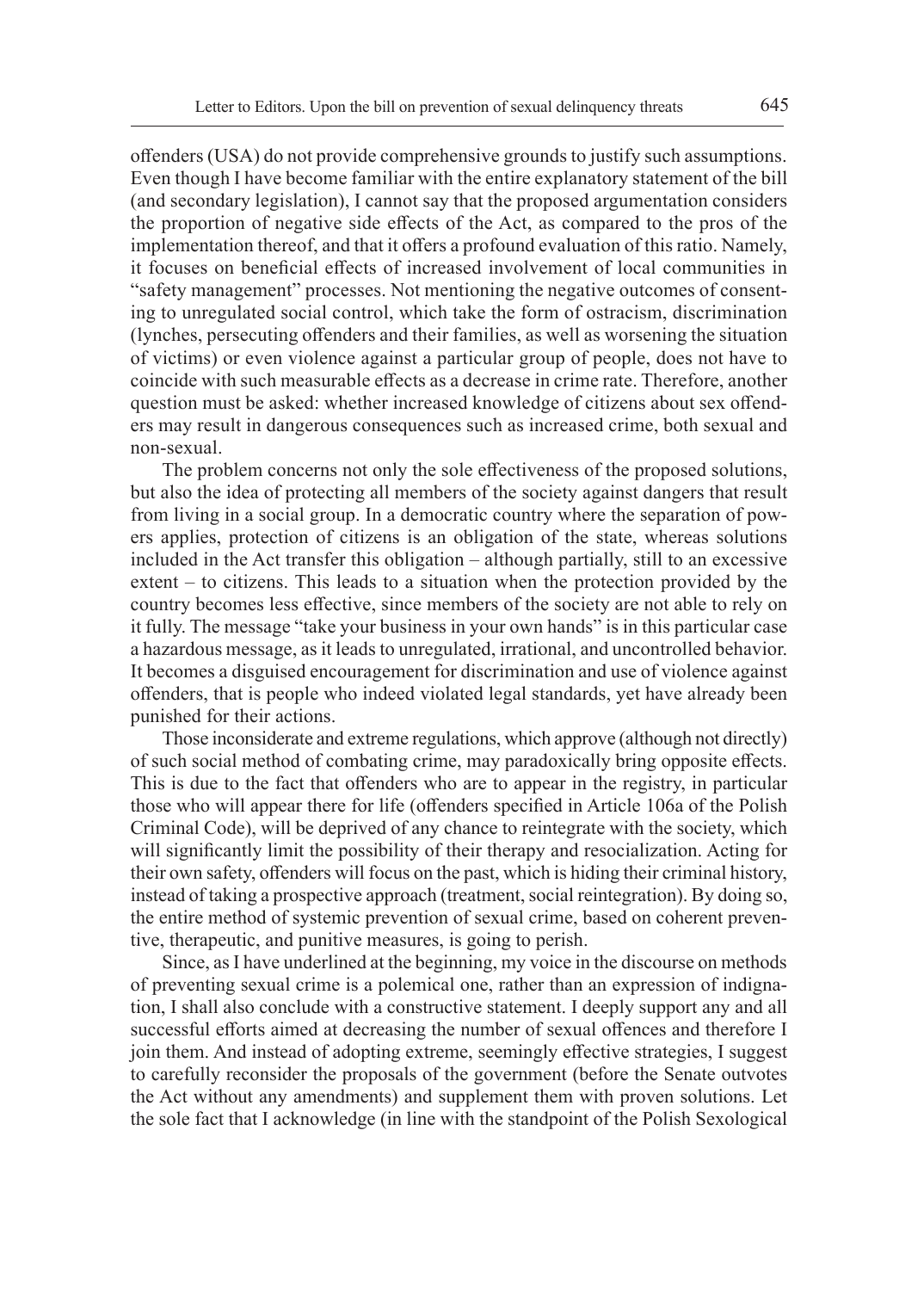Society) some provisions included in the proposed Act as proven and worth implementing serve as example that I do not criticize its assumptions completely and I do not reject them without comprehensive analysis of their usefulness. I claim that, for instance, the very existence of entirely non-public sex offenders registries may be a significant element of the sex crime prevention system. In order for such registry to play a vital role within the system, it is necessary to combine it with an organization offering therapy for offenders, probation supervision and post-penitentiary supervision. In such situation, the registry is to serve as an element that facilitates the organization of other forms of social reintegration, leading to the prevention of sexual crime. It means that a registry, which is not related to other above mentioned forms of systemic prevention of sexual crime, will not be effective.

Therefore, I propose a set of solutions that should be integrated with the developed registry in order to increase its effectiveness. They are as follows:

- 1. Obligatory measurement of the level of sex recidivism with sex offenders:
	- a) The risk should be measured using methods created specially for this purpose and adapted to the Polish reality;
	- b) The procedure of measuring the risk should be performed by an interdisciplinary team composed of specially trained experts.
- 2. Making the decision on transferring data to the registry and on undertaking other social reintegration measures conditional on the level of sex recidivism.

Offenders displaying a low level of sex recidivism ought to be excluded from the registry and from other social reintegration activities, or the intensity of those activities should be lower. As a result of such solution, offenders who pose inconsiderable risk do not divert attention from offenders who pose significant risk. It also allows to focus the resources intended for the prevention of sex crime on offenders characterized by high risk of recidivism.

- 3. Post-penitentiary supervision for at least some offenders:
	- a) Post-penitentiary supervision allows to monitor and control whether any factors that may possibly anticipate recidivism are displayed by the offenders, and to what extent;
	- b) The level of sex recidivism risk should serve as a criterion for the potential selection of offenders to be put under supervision;
	- c) The supervision should be ruled for a definite time period and followed by a decision on potential changes to the intensity or termination thereof;
	- d) People holding positions related to post-penitentiary supervision over sexual offenders should partake in a specialist training related to the monitoring of sex recidivism risk, and should be obliged to update their knowledge systematically by participating in subject-related trainings.
- 4. Covering at least some offenders with a therapy continued also after leaving the correction facility, which is aimed at preventing sex recidivism:
	- a) The therapy of sexual offenders significantly decreases the risk of sex recidivism. Therapy held on an outpatient basis is more successful that therapy held in custody;